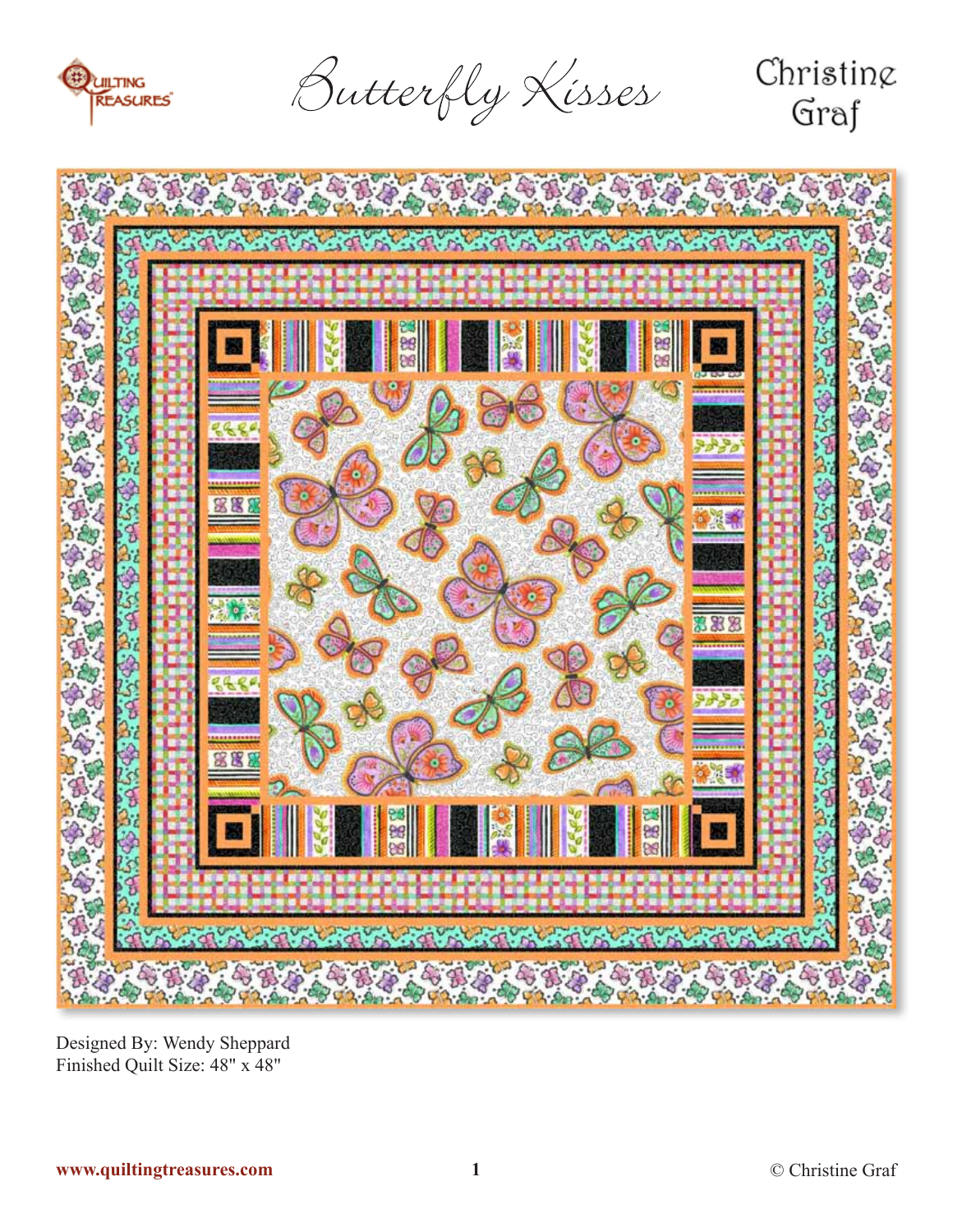

Sutterfly Kisses

# Christine Graf









22443 Z (Backing)

|         |         | $\mathcal{L}$                 |         | Design:                           | Yards          |
|---------|---------|-------------------------------|---------|-----------------------------------|----------------|
|         |         | H.<br><b>START COLLECTION</b> |         | 22442 Z                           | $\frac{3}{4}$  |
|         |         |                               |         | 22447 J                           | $\frac{1}{3}$  |
| 22442 Z | 22447 J | 22446 Z                       | 22445 Z | 22446 Z                           | $\frac{3}{8}$  |
|         |         |                               |         | 22445 Z                           | $\frac{1}{2}$  |
|         |         |                               |         | 22447 O                           | $\frac{5}{8}$  |
|         |         |                               |         | 22444 J                           | $\frac{1}{2}$  |
|         |         |                               |         | 22445 H                           | $\frac{1}{4}$  |
|         |         |                               |         | 22447 O (Optional<br>for Binding) | $\frac{3}{8}$  |
| 22447 O | 22444 J | 22445 H                       | 22443 Z | $22443 Z$ (Backing)               | $3\frac{1}{4}$ |

FABRIC REQUIREMENTS

# **Cutting Directions**

(Binding)

#### **22442 Z: Large Butterfly Print**

• Cut widthwise, (1) 24½" x 42" strip. Subcut into (1)  $24\frac{1}{2}$ " x  $24\frac{1}{2}$ " square.

#### **22447 J: Black Swirls**

- Cut widthwise, (2)  $1'' \times 42''$  strips. Subcut (4)  $1'' \times 3\frac{1}{2}$ , (4) 1" x 3", and (8) 1" x 2½" rectangles.
- Cut widthwise, (1)  $1\frac{1}{2}$ " x 42" strip. Subcut (4)  $1\frac{1}{2}$ " x  $1\frac{1}{2}$ " squares.
- Cut widthwise,  $(13)$   $\frac{3}{4}$ " x 42" strips. Subcut  $(2)$   $\frac{3}{4}$ " x 32½", (2) ¾" x 33", (2) ¾" x 38", (2) ¾" x 38½" strips. If needed, cut sections from one of the remaining of five strips to piece with the other four to make  $(2)$   $\frac{3}{4}$ " x 42" and (2)  $\frac{3}{4}$ " x 42 $\frac{1}{2}$ " strips.

#### **22446 Z: Multi-Color Patchwork Print**

• Cut widthwise, (4) 3" x 42" strips. Subcut (2) 3" x 33" and (2) 3" x 38" strips.

#### **22445 Z: Butterflies on White Print**

• Cut widthwise, (5) 3" x 42" strips. Cut sections from one strip to piece with the other four to make  $(2)$  3" x 43 $\frac{1}{2}$ " and (2)  $3'' \times 48\frac{1}{2}$  strips.

#### **22447 O: Peach Swirl Print**

- Cut (1)  $1''$  x 42" strip. Subcut (4)  $1''$  x  $1''$  squares, (8)  $1''$  x  $1\frac{1}{2}$ " and (8)  $1$ " x  $2\frac{1}{2}$ " rectangles.
- Cut (17)  $1''$  x 42" strips. Subcut (2)  $1''$  x  $24\frac{1}{2}$ ", (2)  $1''$  x  $25\frac{1}{2}$ , (2) 1" x 31 $\frac{1}{2}$ , (2) 1" x 32 $\frac{1}{2}$ , (2) 1" x 38 $\frac{1}{2}$ , and (2)  $1'' \times 39\frac{1}{2}''$  strips. Cut sections from one of the remaining five strips to piece with the other four to make (2)  $1''$  x  $42\frac{1}{2}$  and (2)  $1''$  x  $43\frac{1}{2}$  strips.

#### **22444 J: Stripe Print**

• Cut widthwise, (4)  $3\frac{1}{2}$ " x 42" strips. Subcut (4)  $3\frac{1}{2}$ " x 25½" strips; be sure the short end of each strip does not land on a black section of the stripe.

#### **22445 H: Butterflies on Aqua Print**

• Cut widthwise, (4)  $1\frac{3}{4}$ " x  $42$ " strips. Subcut (2)  $1\frac{3}{4}$ " x 39 $\frac{1}{2}$ " and (2)  $\frac{1}{4}$ " x 42" strips.

### **Sewing Instructions**

#### **Border 1:**

- **1.** Sew (2) 1" x 24½" peach swirl strips on the opposite sides of the 24½" large butterfly print square.
- **2.** Sew (2) 1" x 25½" peach swirl strips on the remaining opposite sides (see Diagram 1).



**Diagram 1**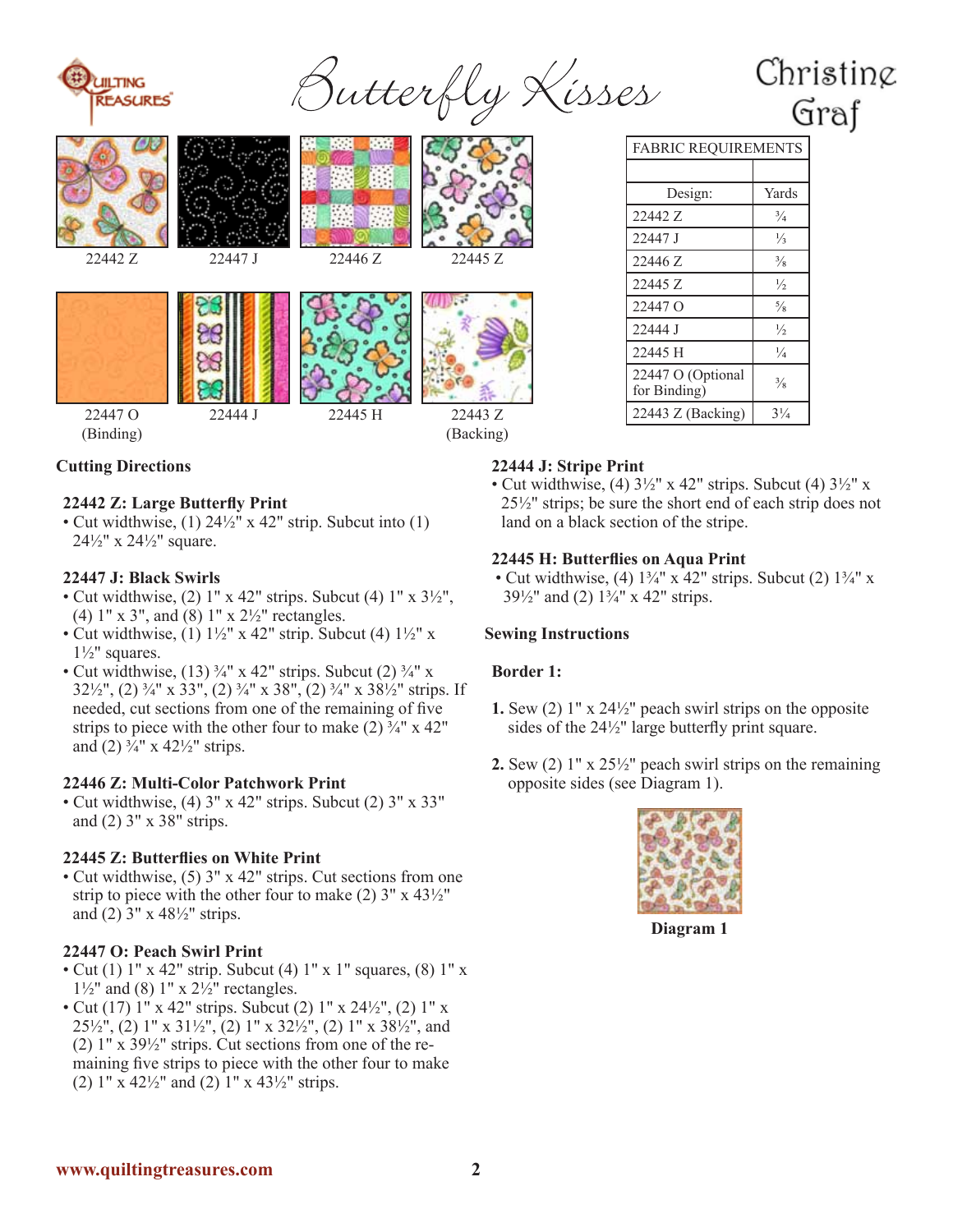

Butterfly Kisses

Christine Graf

### **Pieced Border 2**

#### **Block Construction:**

**1.** Sew (2) 1" x 1½" peach swirl rectangles on opposite sides of (1)  $1\frac{1}{2}$ " x  $1\frac{1}{2}$ " black swirl square. Sew (2) 1" x 2½" peach swirl rectangles on the remaining opposite sides (see Diagram 2).



**Diagram 2**

**2**. Add (2) 1" x 2½" black swirl rectangles on the opposite sides (Diagram 3). Set aside.



**Diagram 3**

**3.** Sew (1)  $1''$  x  $1''$  peach swirl square and (1)  $1''$  x  $3''$  black swirl rectangle together (Diagram 4).



**Diagram 4**

**4.** Sew the unit made in Diagram 4 and (1) 1" x 3½" black swirl rectangle to the remaining opposite sides of the block unit made in Diagram 3 to complete one block (Diagram 5).



**Diagram 5**

**5.** Sew (2) 3½" x 25½" stripe print strips onto the opposite sides of the quilt center (Diagram 6).



**6.** Sew (2) blocks onto the short ends of (2)  $3\frac{1}{2}$ " x  $25\frac{1}{2}$ " stripe print strips, and onto the opposite remaining sides of the quilt center (Diagram 7).



# **Border 3:**

- **1.** Sew (2) 1" x 31½" peach swirl strips onto the opposite sides of the quilt center.
- **2.** Sew (2) 1" x 32½" peach swirl strips onto the remaining opposite sides of the quilt center (Diagram 8).



**Diagram 8**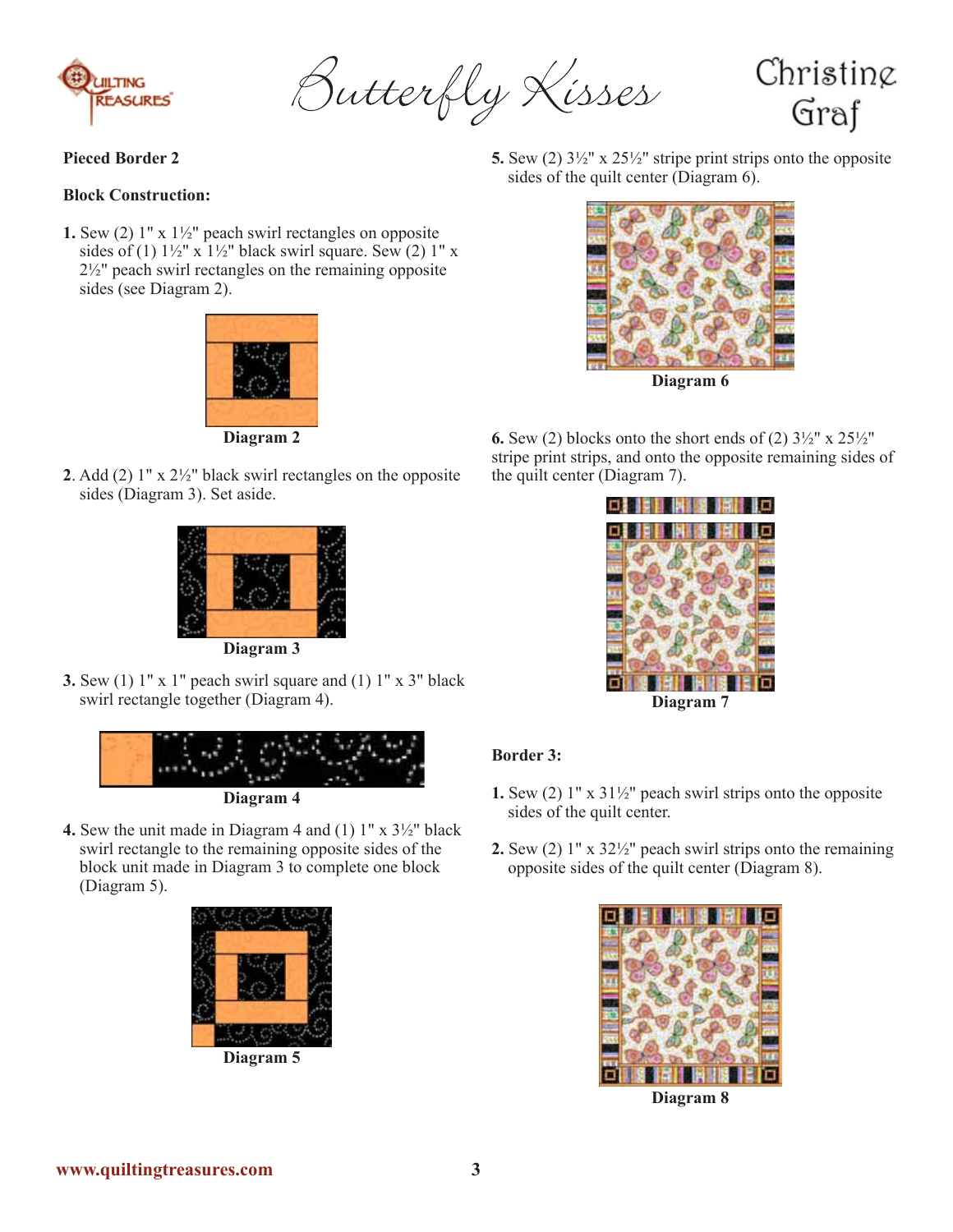

Butterfly Kisses

# Christing Graf

# **Border 4:**

- **1.** Sew (2)  $\frac{3}{4}$ " x  $\frac{32}{2}$ " black swirl strips onto the opposite sides of the quilt center.
- **2.** Sew  $(2)$   $\frac{3}{4}$ " x 33" black swirl strips onto the remaining opposite sides of the quilt center (Diagram 9).





# **Border 5:**

- **1.** Sew (2) 3" x 33" patchwork print strips onto the opposite sides of the quilt center.
- **2.** Sew (2) 3" x 38" patchwork print strips onto the remaining opposite sides of the quilt center (Diagram 10).



#### **Border 6:**

- **1.** Sew (2) ¾" x 38" black swirl strips onto the opposite sides of the quilt center.
- **2.** Sew (2)  $\frac{3}{4}$ " x  $\frac{38}{2}$ " black swirl strips onto the remaining opposite sides of the quilt center (Diagram 11).



# **Border 7:**

- **1.** Sew (2) 1" x 38½" peach swirl strips onto the opposite sides of the quilt center.
- **2.** Sew (2) 1" x 39½" peach swirl strips onto the remaining opposite sides of the quilt center (Diagram 12).



**Diagram 12**

# **Border 8:**

- **1.** Sew (2) 1¾" x 39½" butterflies on aqua strips onto the opposite sides of
- **2.** Sew (2) 1¾" x 42" butterflies on aqua strips onto the remaining opposite sides of the quilt center (Diagram 13).

the quilt center.



**Diagram 13**